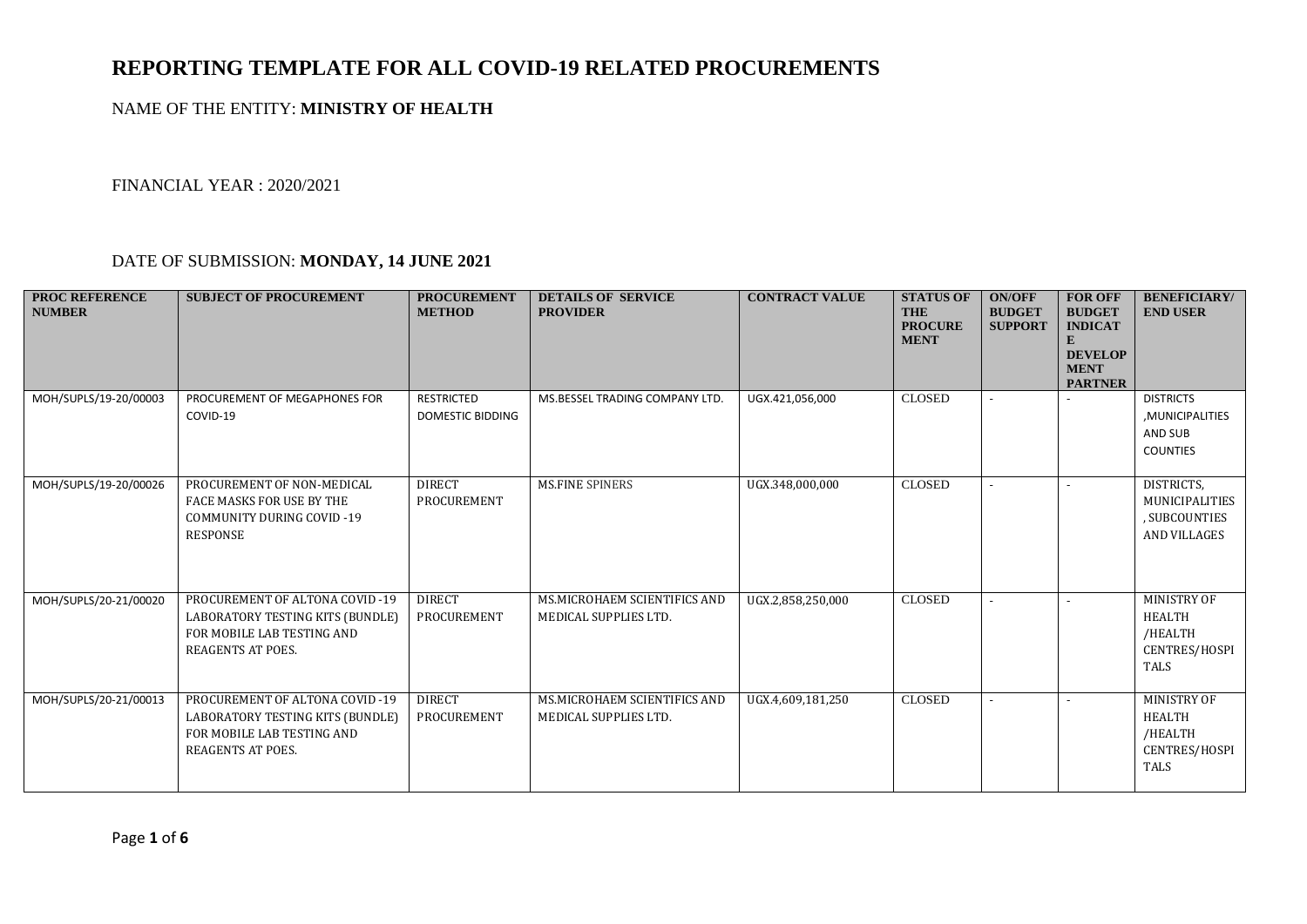| <b>PROC REFERENCE</b><br><b>NUMBER</b> | <b>SUBJECT OF PROCUREMENT</b>                                                                                                                                         | <b>PROCUREMENT</b><br><b>METHOD</b> | <b>DETAILS OF SERVICE</b><br><b>PROVIDER</b>                                | <b>CONTRACT VALUE</b> | <b>STATUS OF</b><br><b>THE</b><br><b>PROCURE</b><br><b>MENT</b>     | <b>ON/OFF</b><br><b>BUDGET</b><br><b>SUPPORT</b> | <b>FOR OFF</b><br><b>BUDGET</b><br><b>INDICAT</b><br>E<br><b>DEVELOP</b><br><b>MENT</b><br><b>PARTNER</b> | <b>BENEFICIARY/</b><br><b>END USER</b>                                          |
|----------------------------------------|-----------------------------------------------------------------------------------------------------------------------------------------------------------------------|-------------------------------------|-----------------------------------------------------------------------------|-----------------------|---------------------------------------------------------------------|--------------------------------------------------|-----------------------------------------------------------------------------------------------------------|---------------------------------------------------------------------------------|
| MOH/SUPLS/19-20/00041                  | PROCUREMENT OF 2600 PATIENT<br>BEDS FOR MANDELA NATIONAL<br>STADIUM NTIF AND LOT 2<br>PROCUREMENT OF 2000 PATIENT<br>BEDS FOR MANDELA NATIONAL<br><b>STADIUM NTIF</b> | QUOTATIONS AND<br>PROPOSALS         | MS.FABRICATION SYSTEMS                                                      | UGX.3,680,000,000     | <b>CONTRACT</b><br><b>IMPLEMEN</b><br><b>TATION</b><br><b>SATGE</b> |                                                  |                                                                                                           | MINISTRY OF<br>HEALTH                                                           |
| MOH/WRKS/19-20/00010                   | MODULAR CONSTRUCTION AT THE<br><b>BOARDER POST</b>                                                                                                                    | DIRECT METHOD                       | <b>MS.MODULE HOUSE</b><br><b>CONSTRUCTION AND</b><br><b>ENGINEERING LTD</b> | UGX 7,500,000,000     | <b>CONTRACT</b><br><b>IMPLEMEN</b><br><b>TATION</b><br><b>STAGE</b> |                                                  |                                                                                                           | MINISTRY OF<br><b>HEALTH</b><br><b>BOARDER</b><br>POSTS/ENTRY                   |
| MOH/SUPLS/19-20/00153                  | SUPPLY OF INTENSIVE CARE MEDICAL<br><b>EQUIPMENT IN 17 RRHS</b>                                                                                                       | DIRECT METHOD                       | <b>JOINT MEDICAL STORE</b>                                                  | UGX 10,000,000,000    | <b>CLOSED</b>                                                       |                                                  |                                                                                                           | 17 REGIONAL<br><b>HOSPITALS</b><br><b>ACROSS</b><br><b>UGANDA</b>               |
| MOH/SUPLS/20-21/00130                  | PROCUREMENT OF 282 DOUBLE CABIN<br>PICK UPS FOR COVID 19 RESPONSE                                                                                                     | <b>DIRECT METHOD</b>                | TOYOTA (U) LTD                                                              | UGX 24,660,988,830    | <b>CONTRACT</b><br><b>IMPLEMEN</b><br><b>TATION</b><br><b>STAGE</b> |                                                  |                                                                                                           | MIISTRY OF<br><b>HEALTH AND</b><br><b>HOSPITALS</b><br><b>ACROSS</b><br>UGANDA. |
|                                        |                                                                                                                                                                       |                                     |                                                                             |                       |                                                                     |                                                  |                                                                                                           |                                                                                 |

| <b>PROC REFERENCE</b><br><b>NUMBER</b> | <b>SUBJECT OF PROCUREMENT</b>                                                                                                          | <b>PROCUREMENT</b><br><b>METHOD</b> | <b>DETAILS OF SERVICE</b><br><b>PROVIDER</b> | <b>CONTRACT VALUE</b>   | <b>STATUS OF</b><br><b>THE</b><br><b>PROCURE</b><br><b>MENT</b> | <b>ON/OFF</b><br><b>BUDGET</b><br><b>SUPPORT</b> | <b>FOR OFF</b><br><b>BUDGET</b><br><b>INDICAT</b><br><b>DEVELOP</b><br><b>MENT</b><br><b>PARTNER</b> | <b>BENEFICIARY/</b><br><b>END USER</b>               |
|----------------------------------------|----------------------------------------------------------------------------------------------------------------------------------------|-------------------------------------|----------------------------------------------|-------------------------|-----------------------------------------------------------------|--------------------------------------------------|------------------------------------------------------------------------------------------------------|------------------------------------------------------|
| MOH/SUPLS/19-20/00136                  | EMERGENCY PROCUREMENT OF<br>PERSONAL PROTECTIVE<br>EQUIPMENT (PPES) FOR COVID-19<br>FOR PREPAREDNESS AND<br>RESPONSE UNDER GLOBAL FUND | <b>DIRECT</b><br><b>PROCUREMENT</b> | <b>JOINT MEDICAL STORES:</b>                 | <b>USD</b><br>2,760,157 | <b>CLOSED</b>                                                   |                                                  |                                                                                                      | MINISTRY OF<br><b>HEALTH AND</b><br><b>HOSPITALS</b> |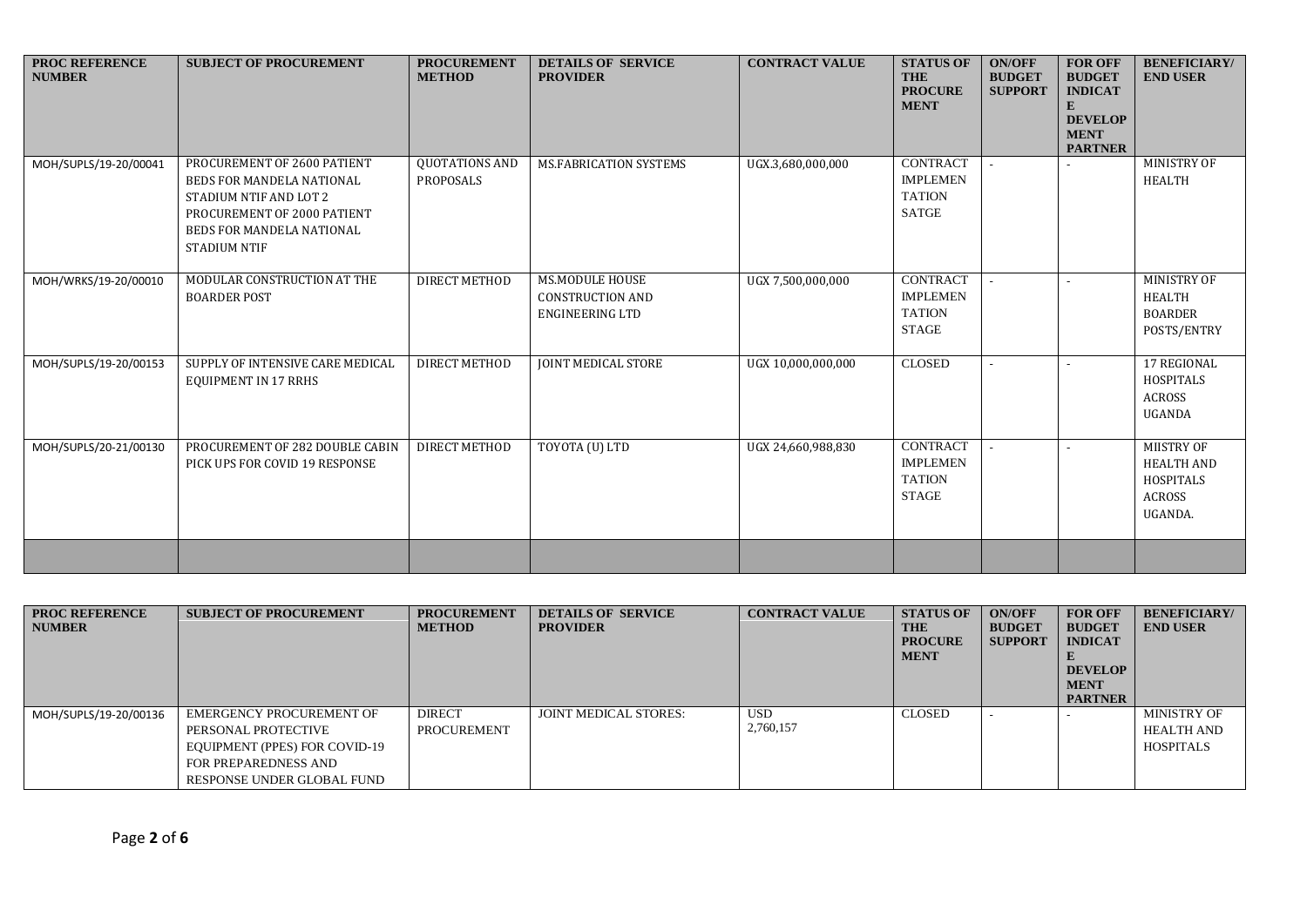| <b>PROC REFERENCE</b><br><b>NUMBER</b> | <b>SUBJECT OF PROCUREMENT</b>                                                                                                                                                   | <b>PROCUREMENT</b><br><b>METHOD</b> | <b>DETAILS OF SERVICE</b><br><b>PROVIDER</b>                                             | <b>CONTRACT VALUE</b>                  | <b>STATUS OF</b><br><b>THE</b><br><b>PROCURE</b><br><b>MENT</b> | <b>ON/OFF</b><br><b>BUDGET</b><br><b>SUPPORT</b> | <b>FOR OFF</b><br><b>BUDGET</b><br><b>INDICAT</b><br>$\mathbf{E}$<br><b>DEVELOP</b><br><b>MENT</b><br><b>PARTNER</b> | <b>BENEFICIARY/</b><br><b>END USER</b>                                           |
|----------------------------------------|---------------------------------------------------------------------------------------------------------------------------------------------------------------------------------|-------------------------------------|------------------------------------------------------------------------------------------|----------------------------------------|-----------------------------------------------------------------|--------------------------------------------------|----------------------------------------------------------------------------------------------------------------------|----------------------------------------------------------------------------------|
| MOH/SUPLS/19-20/0000                   | PRINTING OF HEALTH PROMOTION<br>& EDUCATION MATERIALS FOR<br>COVID-19 RESPONSE UNDER LOTS<br>1 & 2                                                                              | RFQ-<br><b>EMERGENCY</b>            | LOT <sub>1</sub><br>M/S. K.K.N ENTERPRISES LTD<br>LOT <sub>2</sub><br>M/S. KEMEN (U) LTD | UGX. 379,557,620<br>UGX. 496,337,427.2 | <b>CLOSED</b>                                                   |                                                  |                                                                                                                      | <b>MINISTRY OF</b><br><b>HEALTH</b>                                              |
| MOH/NON-CS/19-<br>20/00141             | EMERGENCY PROCUREMENT FOR A<br>CALL CENTRE SOLUTION AND<br><b>ACTIVATION OF THE 911</b><br><b>EMERGENCY CODE FOR COVID-19</b><br><b>RESPONSE</b>                                | RFQ-<br><b>EMERGENCY</b>            | M/S. MFI DOCUMENT<br><b>SOLUTIONS</b>                                                    | UGX. 467,981,931.43                    | <b>CLOSED</b>                                                   |                                                  |                                                                                                                      | MINISTRY OF<br><b>HEALTH</b>                                                     |
| MOH/SUPLS/19-20/00156                  | SUPPLY & DELIVERY OF LAPTOP<br>COMPUTERS AND PRINTERS FOR<br>THE BOARDER ENTRY POINTS OF<br>MALABA, BUSIA & MUTUKULA FOR<br><b>COVID-19 RESPONSE</b>                            | <b>RFQ</b>                          | M/S. MANTRA TECHNOLOGIES<br><b>LTD</b>                                                   | UGX, 67,426,616                        | <b>CLOSED</b>                                                   |                                                  |                                                                                                                      | <b>HEALTH</b><br><b>CENTRES AT</b><br><b>BORDER POST</b>                         |
| MOH/NCONS/19-<br>20/00372              | PRINTING OF COVID-19<br><b>LABORATORY INVESTIGATION</b><br><b>FORMS</b>                                                                                                         | RFQ-<br><b>EMERGENCY</b>            | M/S. MAKAKI (U) LTD                                                                      | UGX. 203,289,314                       | <b>CLOSED</b>                                                   | $\overline{a}$                                   |                                                                                                                      | <b>MINISTRY OF</b><br>HEALTH/CPHL                                                |
| MOH/SUPLS/19-20/00204                  | PROCUREMENT OF SLEEPER TENTS<br>FOR COVID-19 CASES                                                                                                                              | RFQ-<br><b>EMERGENCY</b>            | M/S. LUMIOUS UGANDA<br><b>LIMITED</b>                                                    | UGX 3,846,800,000                      | <b>CLOSED</b>                                                   |                                                  |                                                                                                                      | MINSTRY OF<br><b>HEALTH AND</b><br><b>REGIONAL</b><br><b>HOSPITALS</b>           |
| MOH/WRKS/20-21/00002                   | PROCUREMENT OF CIVIL WORKS<br>FOR THE COMPLETION OF<br>NAMBOLE STADIUM FOR COVID-19<br><b>CASE MANAGEMENT</b>                                                                   | <b>DIRECT</b><br><b>PROCUREMENT</b> | M/S. REDCO DEVELOPERS LTD                                                                | UGX 376,873,718.85                     | <b>CLOSED</b>                                                   | $\overline{a}$                                   |                                                                                                                      | <b>MINISTRY OF</b><br><b>HEALTH CASE</b><br><b>MANAGEMENT</b><br><b>CENTRES</b>  |
| MOH/SUPLS/20-21/00003                  | PROCUREMENT OF MEGAPHONES<br>FOR COVID-19 MESSAGING AT ALL<br><b>VILLAGES IN 5 BOARDER</b><br>DISTRICTS OF BUSIA, TORORO,<br>ZOMBO, RAKAI AND ISINGGIRO<br>WITH HIGH HIV BURDEN | RFQ-<br><b>EMERGENCY</b>            | M/S. BESSEL TRADING<br><b>COMPANY</b>                                                    | <b>UGX</b><br>417,805,200              | <b>CLOSED</b>                                                   |                                                  |                                                                                                                      | DISTRICTS,<br>VILLAGES,<br><b>AND PARISHES</b><br><b>ACROSS</b><br><b>UGANDA</b> |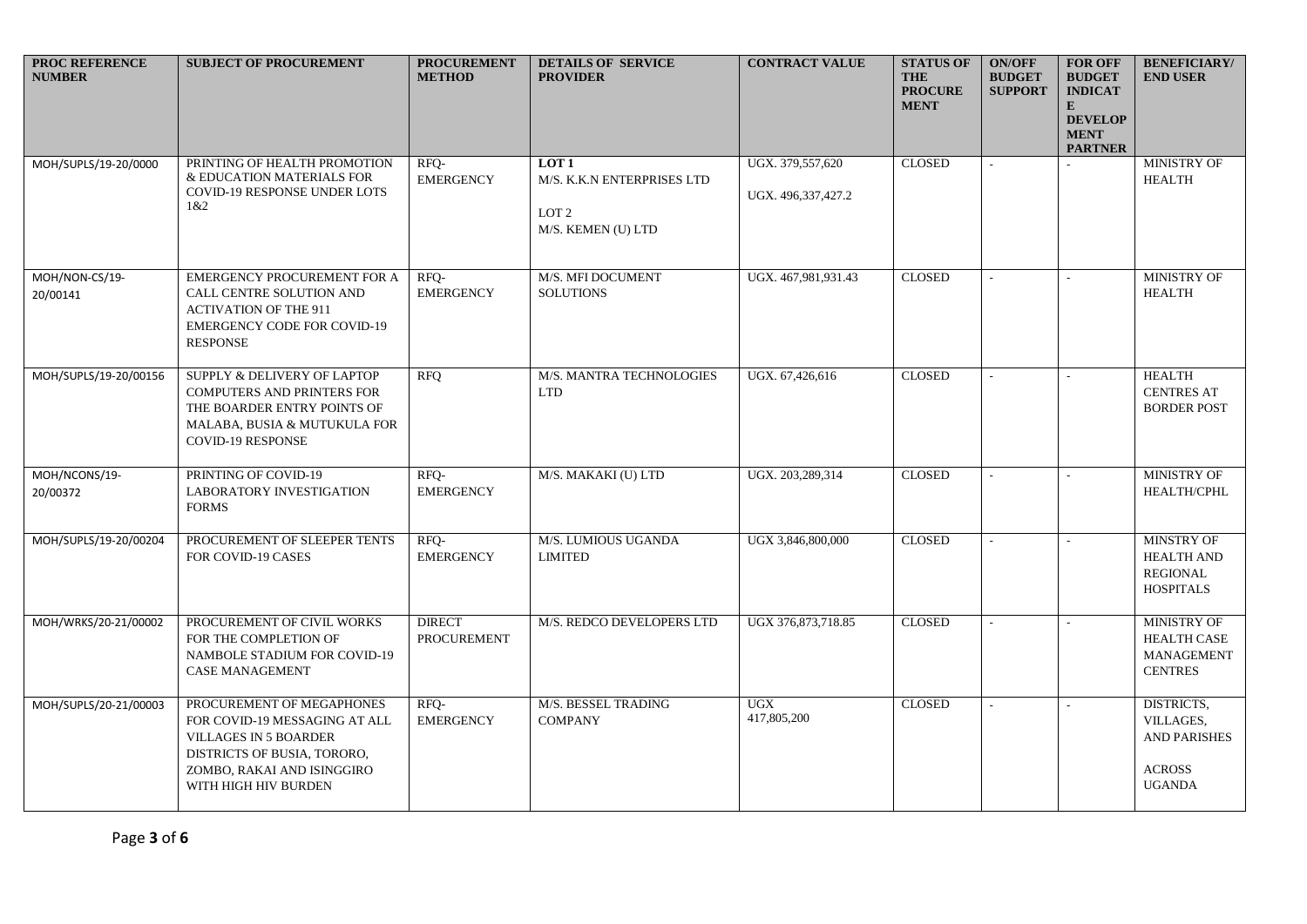| PROC REFERENCE<br><b>NUMBER</b> | <b>SUBJECT OF PROCUREMENT</b>                                                                                                                                                        | <b>PROCUREMENT</b><br><b>METHOD</b> | <b>DETAILS OF SERVICE</b><br><b>PROVIDER</b>           | <b>CONTRACT VALUE</b> | <b>STATUS OF</b><br><b>THE</b><br><b>PROCURE</b><br><b>MENT</b> | <b>ON/OFF</b><br><b>BUDGET</b><br><b>SUPPORT</b> | <b>FOR OFF</b><br><b>BUDGET</b><br><b>INDICAT</b><br>E<br><b>DEVELOP</b><br><b>MENT</b><br><b>PARTNER</b> | <b>BENEFICIARY/</b><br><b>END USER</b>                                                                |
|---------------------------------|--------------------------------------------------------------------------------------------------------------------------------------------------------------------------------------|-------------------------------------|--------------------------------------------------------|-----------------------|-----------------------------------------------------------------|--------------------------------------------------|-----------------------------------------------------------------------------------------------------------|-------------------------------------------------------------------------------------------------------|
| MOH/SUPLS/19-20/00167           | <b>EMERGENCY PROCUREMENT OF</b><br>INTENSIVE CARE EQUIPMENT FOR<br>17RRH ACROSS UGANDA IN<br>RESPONSE TO COVID 19 PANDEMIC                                                           | <b>DIRECT</b>                       | M/S ELSMED EAST AFRICA LTD                             | UGX 26,930,095,500    | <b>CLOSED</b>                                                   |                                                  |                                                                                                           | <b>REGIONAL</b><br><b>REFERRAL</b><br><b>HOSPITALS</b>                                                |
| MOH/SUPLS/19-20/00159           | SUPPLY OF FOOT OPERATED HAND<br><b>WASHING FACILITIES</b>                                                                                                                            | <b>RFQ</b>                          | <b>M/S CRESTANKS LTD</b>                               | UGX 599,760,000       | <b>CLOSED</b>                                                   |                                                  |                                                                                                           | $_{\rm LOCAL}$<br><b>GOVT, MUNICIP</b><br>ALITIES, HEALT<br><b>HENTRES</b><br>ACROSS<br><b>UGANDA</b> |
| MOH/SUPLS/19-20/00199           | PROCUREMENT OF LABORATORY<br><b>SUPPLIES</b>                                                                                                                                         | QUOTATIONS AND<br>PROPOSALS         | <b>JOSU LINKS LIMITED</b>                              | UGX 952,060,000       | <b>CLOSED</b>                                                   |                                                  |                                                                                                           | <b>CENTRAL</b><br>PUBLIC HEALTH<br>LABORATORY                                                         |
| MOH/SUPLS/20-21/00020           | PROCUREMENT OF ALTONA COVID-19<br>LAB TESTING KITS (BUNDLE) FOR<br>MOBILE LAB TESTING AT POES                                                                                        | <b>DIRECT METHOD</b>                | MICRO-HAEM SCIENTIFICS AND<br>MEDICAL SUPPLIES LIMITED | UGX2,000,775,000      | <b>CLOSED</b>                                                   |                                                  |                                                                                                           | <b>CENTRAL</b><br>PUBLIC HEALTH<br>LABORATORY                                                         |
| MOH/SUPLS/19-20/00188           | SUPPLY OF LABORATORY TESTING<br>KITS FOR MOBILE LAB TESTING AND<br>TESTING KITS AND REAGENTS FOR<br>TESTING SAMPLES FOR THE RAPID<br>ASSESSMENT SURVEY FOR<br>COMMUNITY TRANSMISSION | DIRECT METHOD                       | MICRO-HAEM SCIENTIFICS AND<br>MEDICAL SUPPLIES LIMITED | UGX4,625,000,500      | <b>CLOSED</b>                                                   |                                                  |                                                                                                           | <b>CENTRAL</b><br>PUBLIC HEALTH<br>LABORATORY                                                         |
| MOH/SUPLS/19-20/00146           | PROCUREMENT OF SPRAY PUMPS FOR<br>COVID-19 RESPONSE PR-00343                                                                                                                         | QUOTATIONS AND<br>PROPOSALS         | N2M COMPANY LIMITED                                    | UGX 530,000,000       | <b>CLOSED</b>                                                   |                                                  |                                                                                                           | CPHL/HEALTH<br><b>CENTRES</b>                                                                         |
| MOH/SUPLS/19-20/00172           | SUPPLY OF LABORATORY TESTING<br>KITS; UVRI ABI BERLIN PROTOCOL PR-<br>00172                                                                                                          | <b>DIRECT METHOD</b>                | AFRICA BIOSYSTEMS UGANDA<br><b>LIMITED</b>             | UGX 2,033,274,715     | <b>CLOSED</b>                                                   |                                                  |                                                                                                           | <b>CENTRAL</b><br>PUBLIC<br>LABORATORY                                                                |
| MOH/SUPLS/19-20/00128           | PROCUREMENT OF PERSONAL<br>PROTECTIVE EQUIPMENT FOR COVID-<br>19 LOT 2. PR-00128                                                                                                     | <b>DIRECT METHOD</b>                | N2M COMPANY LIMITED                                    | UGX 1,300,608,000     | <b>CLOSED</b>                                                   |                                                  |                                                                                                           | PHARMACY AND<br>HEALTH<br><b>CENTRES</b>                                                              |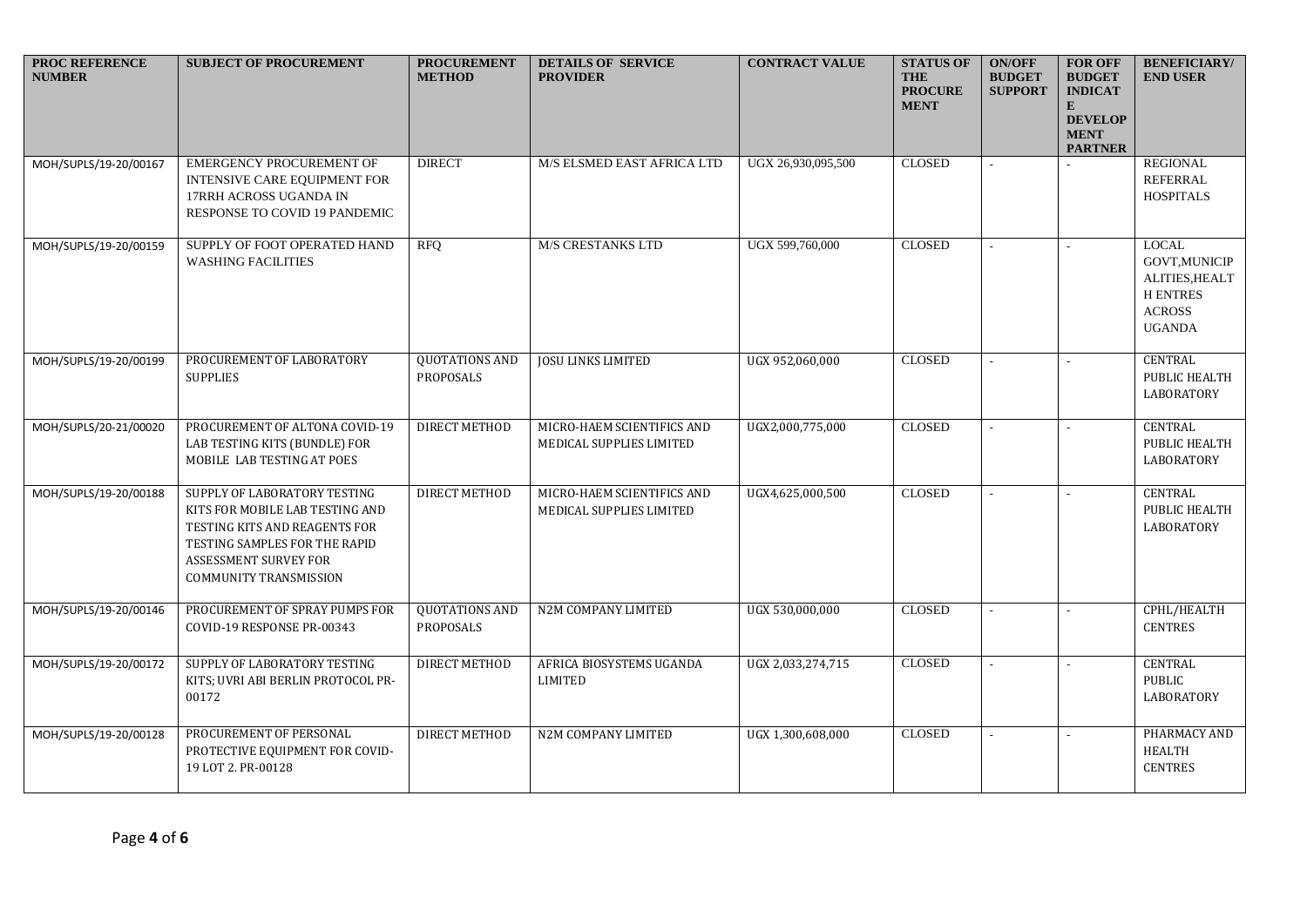| PROC REFERENCE<br><b>NUMBER</b> | <b>SUBJECT OF PROCUREMENT</b>                                                                                      | <b>PROCUREMENT</b><br><b>METHOD</b> | <b>DETAILS OF SERVICE</b><br><b>PROVIDER</b>     | <b>CONTRACT VALUE</b> | <b>STATUS OF</b><br><b>THE</b><br><b>PROCURE</b><br><b>MENT</b> | <b>ON/OFF</b><br><b>BUDGET</b><br><b>SUPPORT</b> | <b>FOR OFF</b><br><b>BUDGET</b><br><b>INDICAT</b><br>E<br><b>DEVELOP</b><br><b>MENT</b><br><b>PARTNER</b> | <b>BENEFICIARY/</b><br><b>END USER</b>                                               |
|---------------------------------|--------------------------------------------------------------------------------------------------------------------|-------------------------------------|--------------------------------------------------|-----------------------|-----------------------------------------------------------------|--------------------------------------------------|-----------------------------------------------------------------------------------------------------------|--------------------------------------------------------------------------------------|
| MOH/SUPLS/19-20/00128           | <b>EMERGENCY PROCUREMENT OF</b><br>PERSONAL PROTECTIVE EQUIPMENT<br>FOR COVID-19 RESPONSE PR-00128                 | DIRECT METHOD                       | S.A.FIELD (U) LTD                                | UGX 115,520,000       | <b>CLOSED</b>                                                   | $\sim$                                           |                                                                                                           | PHARMACY AND<br>HEALTH<br><b>CENTRES</b>                                             |
| MOH/SUPLS/19-20/00128           | PROCUREMENT OF PERSONAL<br>PROTECTIVE EQUIPMENT FOR COVID-<br>19 PR-00128                                          | <b>DIRECT METHOD</b>                | <b>JOINT MEDICAL STORES</b>                      | UGX 2,264,541,631     | <b>CLOSED</b>                                                   |                                                  |                                                                                                           | PHARMACY<br><b>DEPT AND</b><br>HEALTH<br><b>CENTRES</b>                              |
| MOH/SRVCS/19-20/00137           | PROCUREMENT OF PRINTING<br>SERVICES FOR EMERGENCY CARE<br><b>GUIDELINES FOR COVID-19</b>                           | <b>QUOTATIONS AND</b><br>PROPOSALS  | <b>BLESSED PRINTERS AND</b><br><b>STATIONERS</b> | UGX.7,434,000         | <b>AWARDED</b>                                                  | $\mathbf{r}$                                     |                                                                                                           | MINISTRY OF<br>HEALTH                                                                |
| MOH/SUPLS/19-20/00137           | <b>EMERGENCY SUPPLY OF OXYGEN</b><br>EQUIPMENT FOR MULAGO AND<br><b>ENTEBBE HOSPITALS FOR COVID-19</b><br>RESPONSE | <b>DIRECT</b><br>PROCUREMENT        | SILVERBACKS PHARMACY LTD                         | UGX.6,466,382,816     | <b>CLOSED</b>                                                   |                                                  |                                                                                                           | MULAGO AND<br><b>ENTEBBE</b><br>HOSPITALS-<br>MINISTRY OF<br><b>HEALTH</b>           |
| MOH/NON-CONS/20-<br>21/0048     | ACCORMODATION OF HEALTH CARE<br>WORKERS OPERATING THE<br>NAMBOOLE COVID-19 NON-<br>TRADITIONAL ISOLATION FACILITY  | <b>QUOTATIONS AND</b><br>PROPOSALS  | SPORTS VIEW HOTEL LIMITED.                       | UGX.318,600,000       | <b>CLOSED</b>                                                   |                                                  |                                                                                                           | MINISTRY OF<br>HEALTH-<br><b>NAMBOLE</b><br><b>HEALTH</b><br><b>WORKERS</b>          |
| MOH/SUPLS/20-21/00143           | PROCUREMENT OF INJECTION<br><b>MATERIALS FOR COVID-19</b>                                                          | <b>RESTRICTED</b><br><b>BIDDING</b> | <b>KLAN LOGISTICS LTD</b>                        | UGX3,601,754,300      | AWARDED                                                         | $\sim$                                           |                                                                                                           | MINISTRY OF<br>HEALTH-<br><b>DISTRICTS</b><br>MUNICIPALITIES<br>,UNEPI-<br>UGANDANS. |
| MOH/SUPLS/19-20/00164           | PROCUREMENT OF PERSONAL<br>PROTECTIVE AND HARDWARE FOR<br>AMBULANCE STATION FOR                                    | <b>QUOTATIONS AND</b><br>PROPOSALS  | ODOKASH GENERAL ENTERPRISES<br>LTD.              | UGX.54,746,100        | <b>AWARDED</b>                                                  |                                                  |                                                                                                           | <b>KOFIH</b>                                                                         |